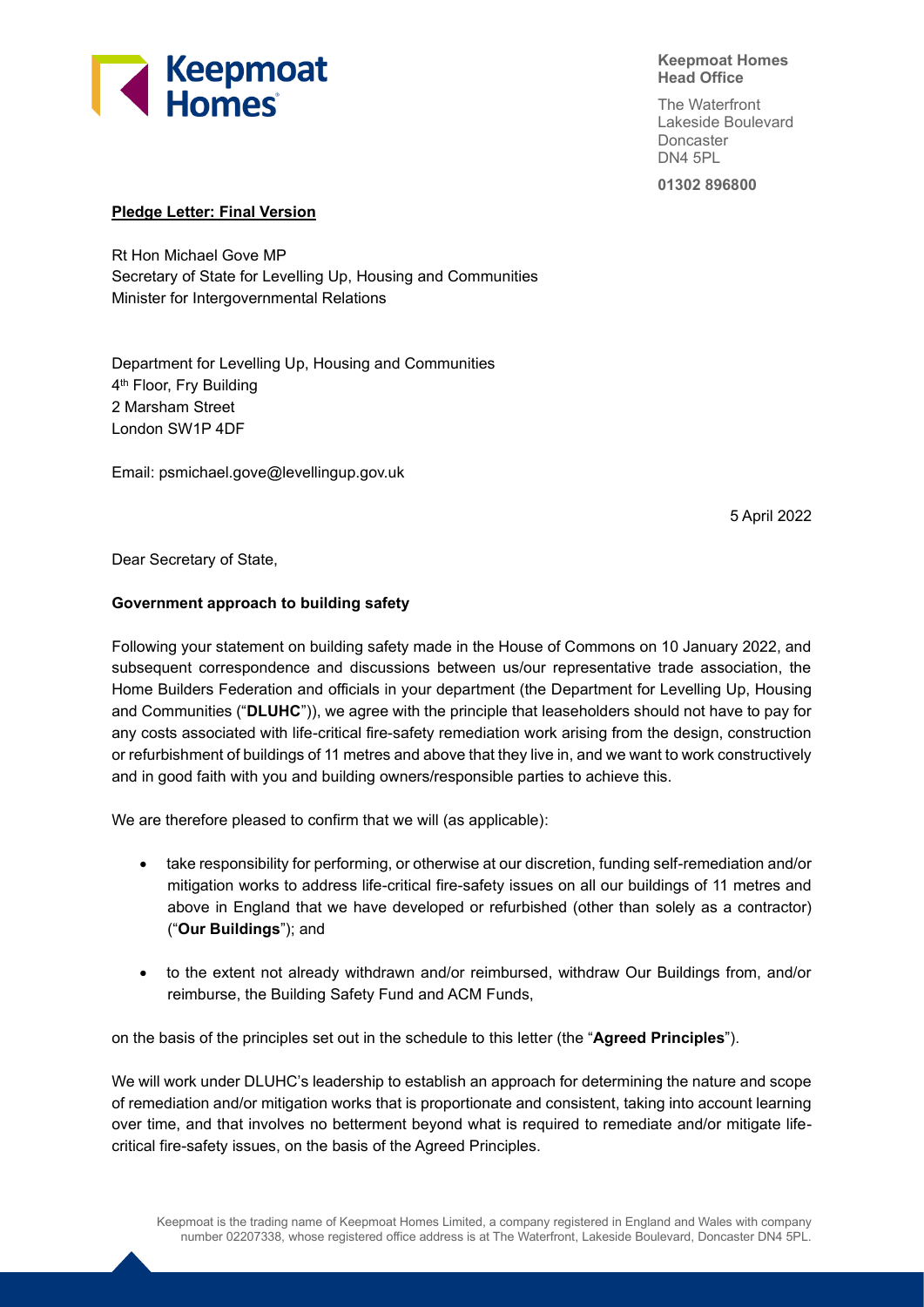

Recognising that time is of the essence in finalising these arrangements and remediating Our Buildings, we are committed to working at pace with DLUHC to get everything in place to make this happen, so that leaseholders can be assured that their building will be made safe from life-critical fire safety defects as quickly as reasonably possible and that they will not pay the costs of our remediation works. We confirm that we will work in good faith with officials at DLUHC over the coming months to rapidly agree the full form documentation in relation to the Agreed Principles, so that a just deal is delivered for all affected parties.

We will publish this letter, together with the Agreed Principles, on our website promptly after the date of this letter so that leaseholders are aware of our public commitments; and we are happy for you to publish the same on the DLUHC website or similar.

Additionally, for buildings that have already been identified by or to us as falling within the scope of the Agreed Principles, we will, within one month of the date of this letter, deliver to DLUHC a proposal (including a proposed schedule) for contacting the relevant building owners / responsible parties and leaseholders in order to confirm that their building is covered by this letter (and the Agreed Principles), and the next steps that we intend to take to meet its objectives. For any other buildings, that are subsequently identified by or to us as falling within the scope of the Agreed Principles, we will agree a proportionate process with DLUHC to ensure relevant building owners / responsible parties and leaseholders are properly made aware of these arrangements.

Yours sincerely,

T.M. Beale

……………………..

**Tim Beale** Chief Executive Officer

For and on behalf of Keepmoat Homes Limited (a "**Participant Developer**") (excluding Keepmoat Regeneration Holdings Limited/subsidiary companies which were sold as a going concern in April 2017)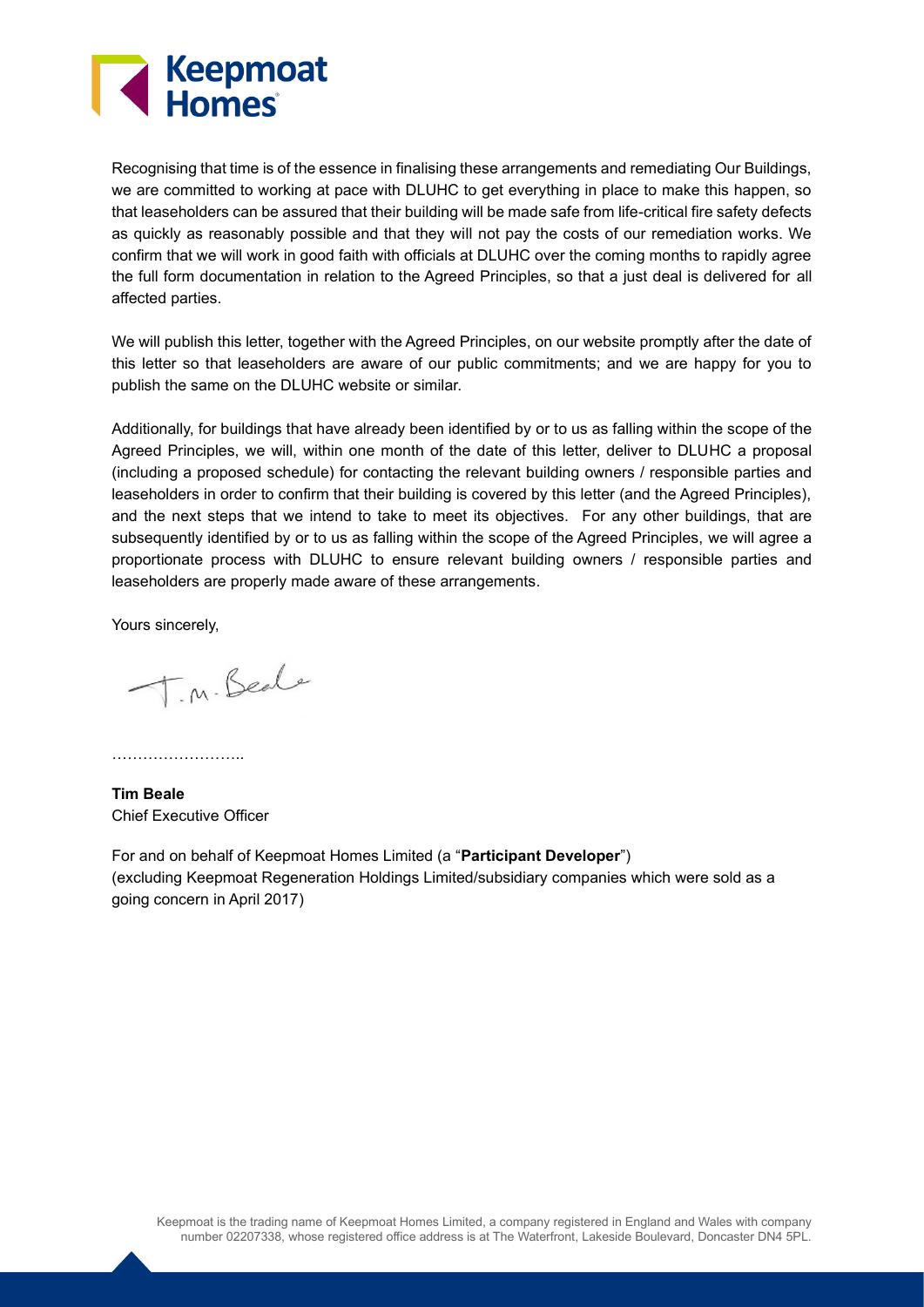

## **Schedule**

## **Agreed Principles between each Participant Developer and DLUHC**

## **Subject to contract – being the full-form documentation**

*The following terms set out the principles agreed between DLUHC and each Participant Developer in relation to: (i) self-remediation and/or mitigation works or at our discretion funding of them on all buildings of 11 metres and above in England; and (ii) the withdrawal from, and/or the reimbursement of, the Building Safety Fund and ACM Funds (as applicable).* 

*DLUHC and each Participant Developer intend to enter into legally-binding full form documentation in the coming months that expands, supplements and gives effect to the principles set out below, but which otherwise is consistent with them.*

*The following principles are without prejudice to any similar discussions or arrangements a Participant Developer may be having, or may have, with any of the Devolved Administrations in respect of that Participant Developer's activities in Wales, Scotland and Northern Ireland (as applicable).* 

#### **Self-remediation and/or mitigation work**

- **Participant Developers:** Each Participant Developer that has played a role in the development or refurbishment of Buildings (as defined below).
- **Buildings:** All buildings in England of 11 metres and above that: (i) require remediation and/or mitigation work to address life-critical fire-safety issues; and (ii) have been built or refurbished in the 30 years prior to 5 April 2022 by a Participant Developer ("**Buildings**").
- **Obligation:** Each Participant Developer will commit to, among other obligations to be agreed in the full form documentation, fund and (subject to building owner and Local Planning Authority consent) undertake or procure at its own cost (which shall include rights of recovery through NHBC any insurance policy) as quickly as reasonably possible all necessary remediation and/or mitigation work to address life-critical fire safety defects.

Such work will address life-critical fire-safety defects arising from design, construction or refurbishment defects on Buildings which a Participant Developer played a role in developing or refurbishing (as applicable). This excludes situations where defects have arisen solely as a result of any alterations and/or failure to maintain following completion of construction or refurbishment, as the case may be (the above being, the "**Obligation**").

Where a Participant Developer: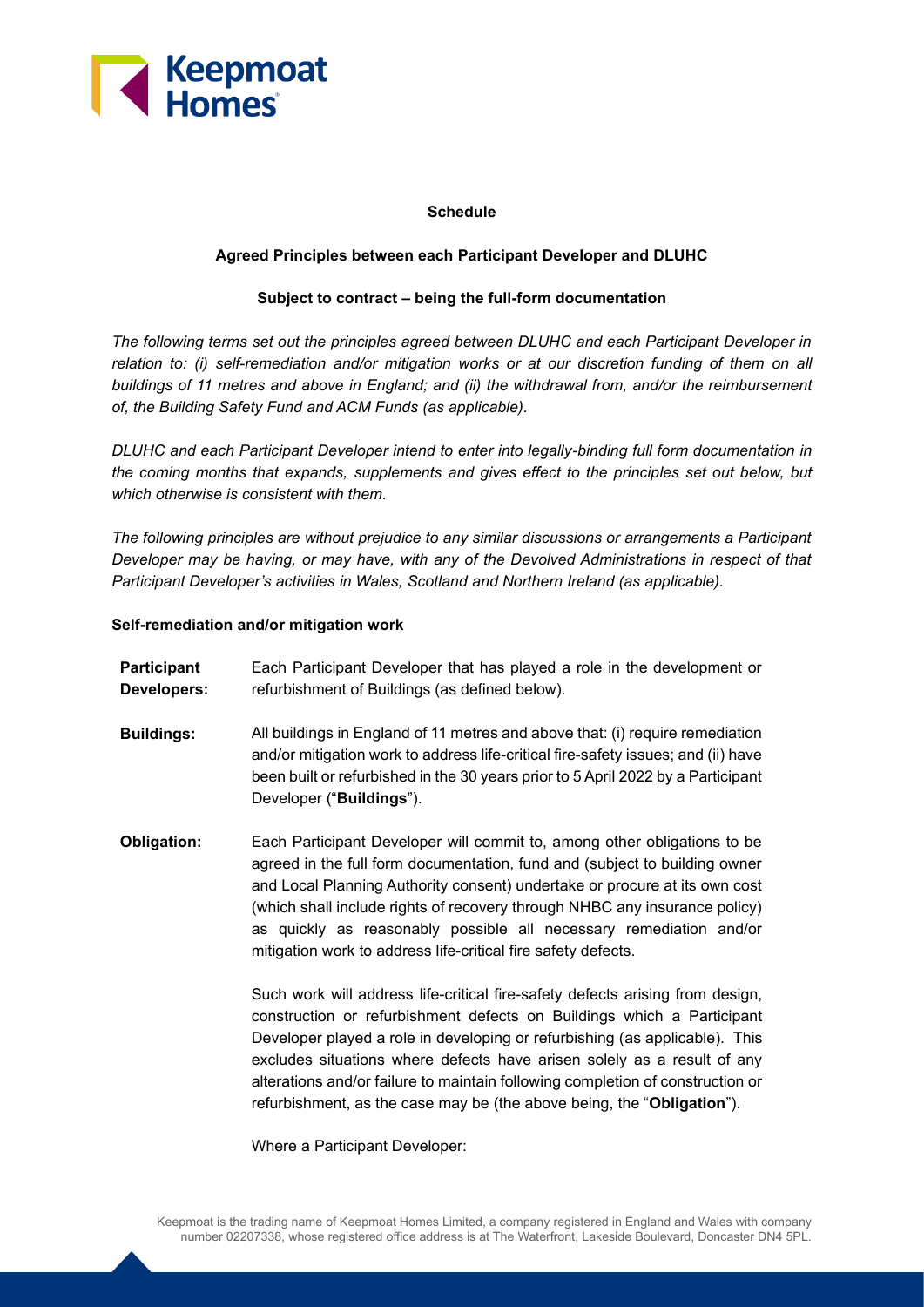

- at the option of the building owner / responsible party, funds (having given due consideration to the building owner / responsible party's proposals and reasonably considering that such funding and proposed works will be sufficient to discharge the Obligation) but does not itself carry out the work necessary to address life critical fire safety defects; or
- having used best endeavours, and having then engaged with DLUHC on options to resolve the issue of access, is refused access to a building to carry out the work necessary to address life critical fire safety defects,

it will have no further liability for those works pursuant to the Obligation.

The Obligation extends to any role the Participant Developer has played, whether on their own behalf or on behalf of others (including in relation to development for registered providers under Section 106). However, it excludes work carried out solely as a contractor (where the nature of the profit sought is a contracting rather than development profit).

The scope of works (or level of funding) will not be required to cover any betterment work which goes beyond that required in order to meet the Standard.

- **Standard**: Buildings will be assessed and remediated proportionately to the standard as articulated in the PAS9980 methodology and other industry standards relevant to ensuring the building meets a life-critical safety standard. DLUHC will work with each Participant Developer, or the Home Builders Federation on behalf of that Participant Developer (as applicable), to agree the means of auditing and assuring this standard (the "**Standard**").
- **Monitoring**: Each Participant Developer will commit to demonstrate that they have either provided funding for or carried out remediation and/or mitigation works in accordance with the Standard as quickly as reasonably possible; and DLUHC will work with each Participant Developer, or the Home Builders Federation on behalf of that Participant Developer (as applicable), to agree a mechanism in the full form documentation for each Participant Developer to demonstrate on an ongoing basis that such funding or remediation and/or mitigation work is being progressed as quickly as reasonably possible.
- **Duty to inform:** The full form documentation will contain provisions requiring Participant Developers to report periodically to DLUHC (or such other body as may be nominated by DLUHC) on:
	- the progress of its self-remediation and/or mitigation works:
	- the timeline for completing its self-remediation and/or mitigation works; and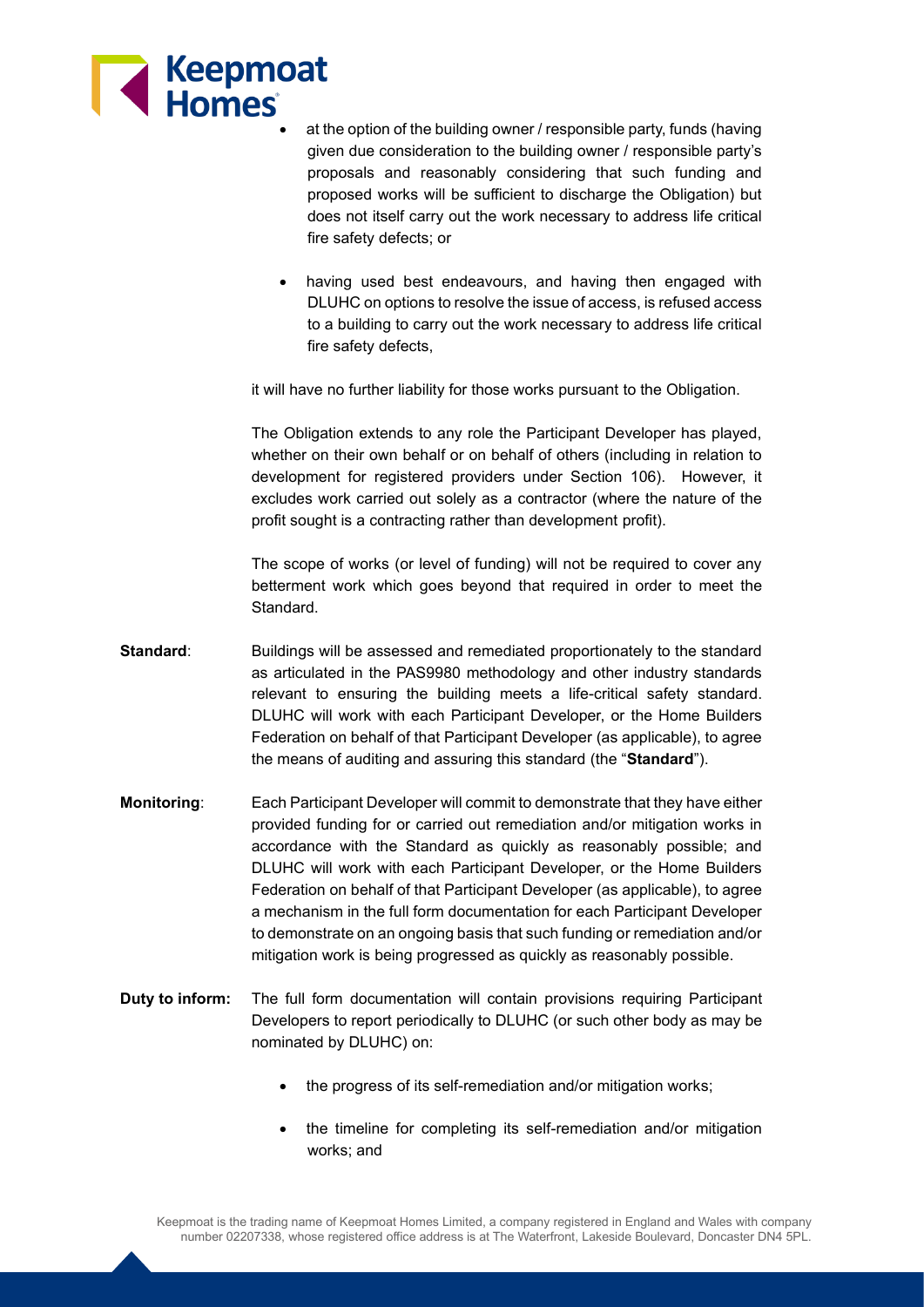

steps taken to identify further Buildings that require remediation and/or mitigation works to be carried out.

The accuracy and completeness of such information will be subject to periodic, formal attestation reflecting the best of their information, knowledge and belief having made all reasonable enquiries by the directors of the relevant Participant Developer.

Each Participant Developer commits to provide DLUHC with all relevant data that it has within its possession or control having made all reasonable enquiries in relation to buildings that have been built or refurbished in the 30 years prior to 5 April 2022 by that Participant Developer, and further commits to provide any such additional data that DLUHC may reasonably request from time to time.

- **Audit and verification:** The full form documentation will contain appropriate audit and verification provisions to ensure that, to the best of their information, knowledge and belief having made all reasonable enquiries:
	- for Buildings that have been built or refurbished in the 20 years prior to 5 April 2022, information supplied by each Participant Developer is complete, true, accurate and not misleading; and
	- for any other Buildings, information supplied by each Participant Developer will be as accurate as reasonably possible having regard to the age of those Buildings.
- **Claims:** Nothing in these Agreed Principles should be construed as an admission of liability on the part of the Participant Developer.

The full-form documentation will make clear that all civil claims (including under contracts of insurance/warranties and against contractors) available to Participant Developers, building owners / responsible parties, leaseholders and/or residents' management companies remain capable of assertion to their fullest possible extent.

**Dispute resolution:** DLUHC will work with each Participant Developer, or the Home Builders Federation on behalf of that Participant Developer (as applicable), to agree an independent and fair mechanism in the full form documentation for resolving disputes between developers and, for example, managing agents, building owners / responsible parties, leaseholders, lenders and/or insurers in relation to any self-remediation and/or mitigation works.

**Engaging leaseholders:** The full form documentation will contain provisions on, among other things:

> the process by which leaseholders, building owners / responsible parties, residents and/or residents' management companies of affected Buildings should be engaged by Participant Developers (which will include a requirement for Participant Developers to